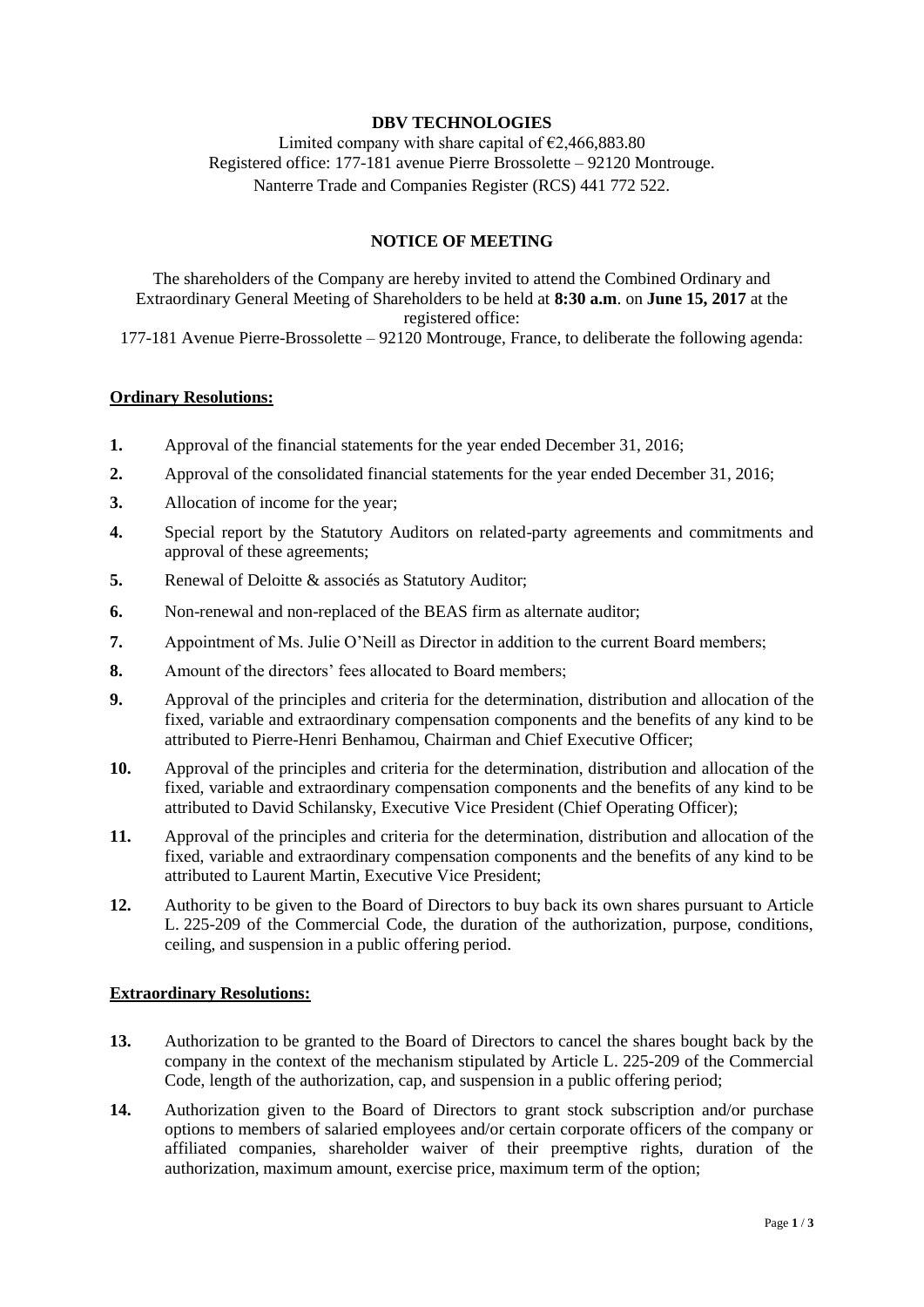- **15.** Authorization to the Board of Directors to allocate free existing and/or future shares to salaried employees and/or certain corporate officers of the company or affiliated companies, shareholder waiver of their preemptive rights, duration of the authorization, maximum amount, duration of vesting periods, specifically in case of disability and holding periods, if any;
- **16.** Delegation of powers to be granted to the Board of Directors to issue stock warrants (BSA), warrants for the subscription and/or purchase of new and/or existing shares (BSAANE), and/or warrants for subscription and/or acquisition of new and/or existing redeemable shares (BSAAR) eliminating preemptive rights, reserved for a category of persons, maximum par value of the capital increase, duration of the delegation, exercise price, suspension during a public offering period;
- **17.** Delegation of powers to be granted to the Board of Directors to increase capital through the issue of shares of commons stock and/or securities giving rights to equity, without preemptive subscription right, in favor of the members of a company savings plan, pursuant to Articles L. 3332-18 et seq. of the Labor Code, duration of the delegation, maximum nominal amount of the capital increase, issue price, possibility of allotting free shares pursuant to Article L. 3332- 21 of the Labor Code, suspension during a public offering period;
- **18.** Amendment to Article 36 of the bylaws;
- **19.** Powers to complete formalities.

#### **\*\*\*\*\***

# **Terms and Conditions of Participation**

The Shareholders' Meeting is open to all shareholders regardless of the number of shares they hold.

The only shareholders who may participate in the Shareholders' Meeting are those who can demonstrate that they hold a registered account of shares in their name or in the name of the intermediary registered for their account on the second business day preceding the Shareholders' Meeting, in this case on June 13, 2017, at midnight Paris time:

- either in the registered share accounts kept by the company,
- or in the bearer share accounts kept by the authorized intermediate.

For registered shareholders, simply registering in a share account according to the terms set out above allows them to participate in the Shareholders' Meeting.

For bearer shareholders, the registration of the shares in the bearer share accounts is established by a shareholding certificate issued by the bookkeeper. To participate in the Shareholders' Meeting, this shareholding certificate must be sent by the bookkeeper to Société Générale - Shareholders' Meeting Department - 32, rue du Champ de Tir - CS30812 - 44 308 Nantes Cedex 3 in order to obtain an admission card. Alternatively, the certification may be presented on the day of the Shareholders' Meeting by shareholders who have not received their admission card.

Shareholders who are unable to personally attend the Shareholders' Meeting may choose one of the following options:

a) Grant proxy to the person of their choice under the terms set out in Article L. 225-106 of the French Commercial Code;

b) Send a form of proxy to the company without indicating a proxy;

c) Vote by mail.

From the twenty-first day preceding the Shareholders' Meeting, the single form for voting by mail or by proxy is available online on the Company's website [\(www.dbv-technologies.com\)](http://www.dbv-technologies.com/).